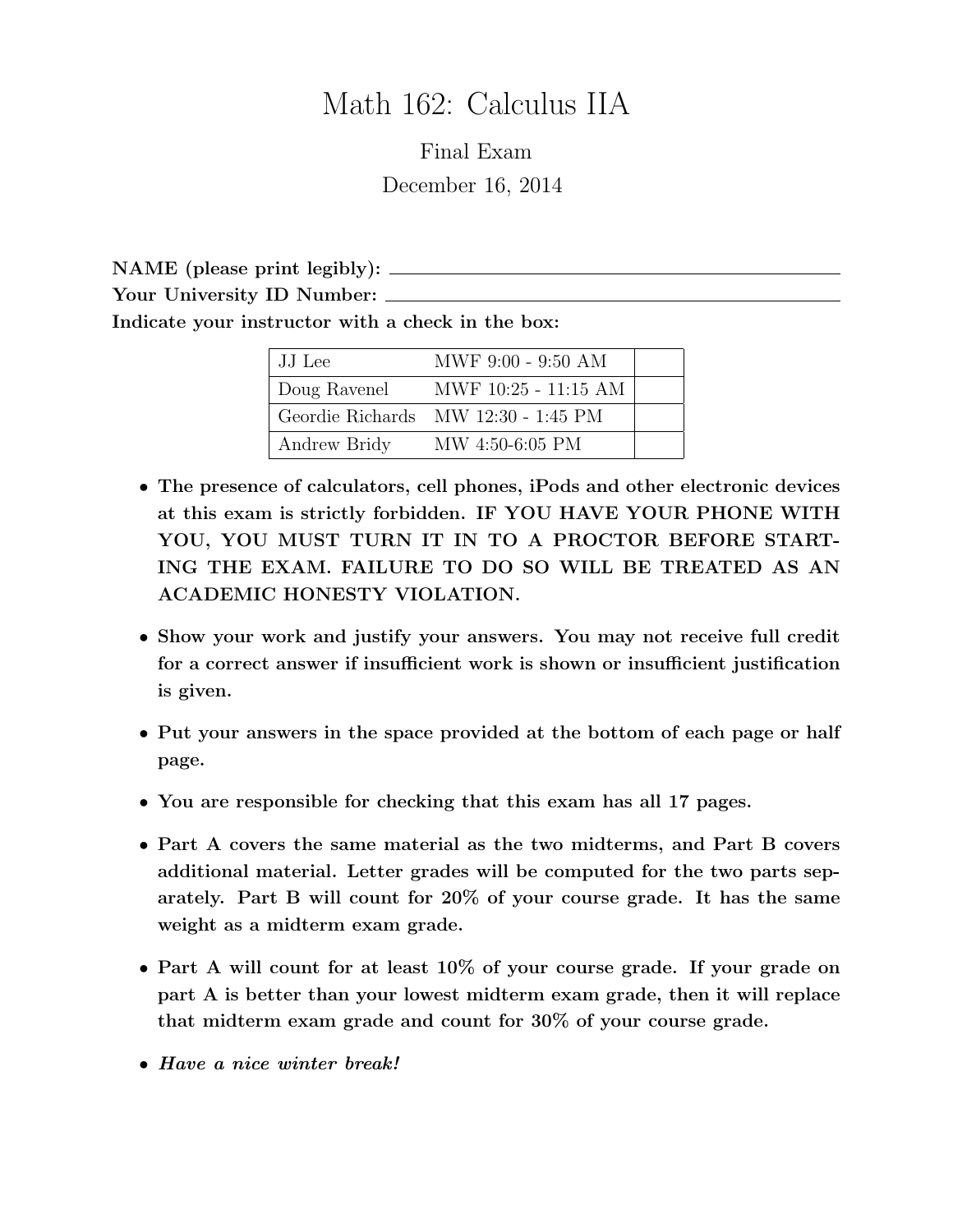| Part A          |              |              |  |  |
|-----------------|--------------|--------------|--|--|
| <b>QUESTION</b> | <b>VALUE</b> | <b>SCORE</b> |  |  |
| 1               | 20           |              |  |  |
| $\overline{2}$  | 15           |              |  |  |
| 3               | 15           |              |  |  |
| $\overline{4}$  | 20           |              |  |  |
| 5               | 15           |              |  |  |
| 6               | 15           |              |  |  |
| <b>TOTAL</b>    | 100          |              |  |  |

| Part B       |              |              |  |  |
|--------------|--------------|--------------|--|--|
| QUESTION     | <b>VALUE</b> | <b>SCORE</b> |  |  |
|              | 20           |              |  |  |
| 8            | 20           |              |  |  |
| 9            | 20           |              |  |  |
| 10           | 20           |              |  |  |
| 11           | 20           |              |  |  |
| <b>TOTAL</b> | 100          |              |  |  |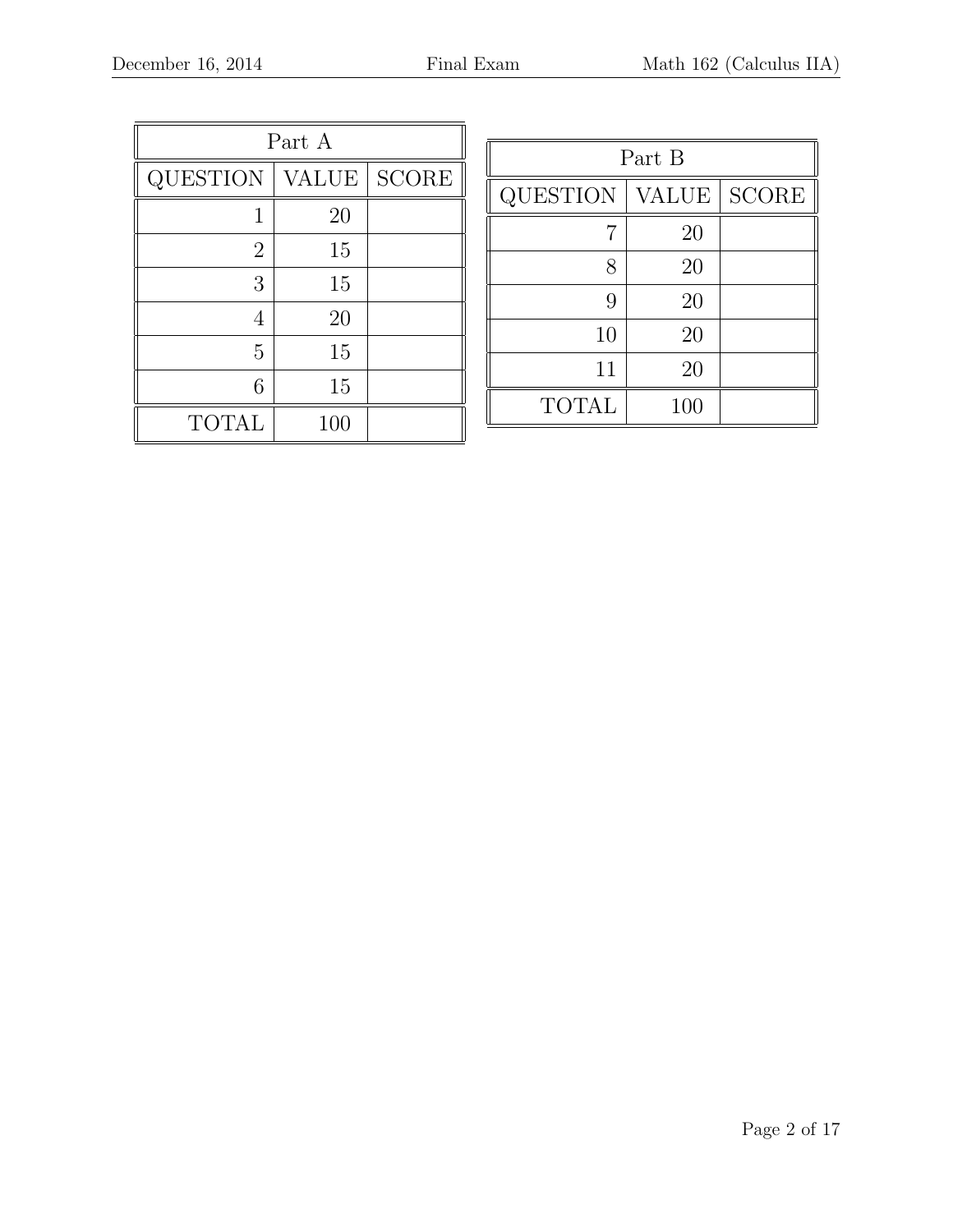## Part A

1. (20 points) Evaluate the integral

$$
\int \frac{x^2}{\sqrt{4-x^2}} \, dx.
$$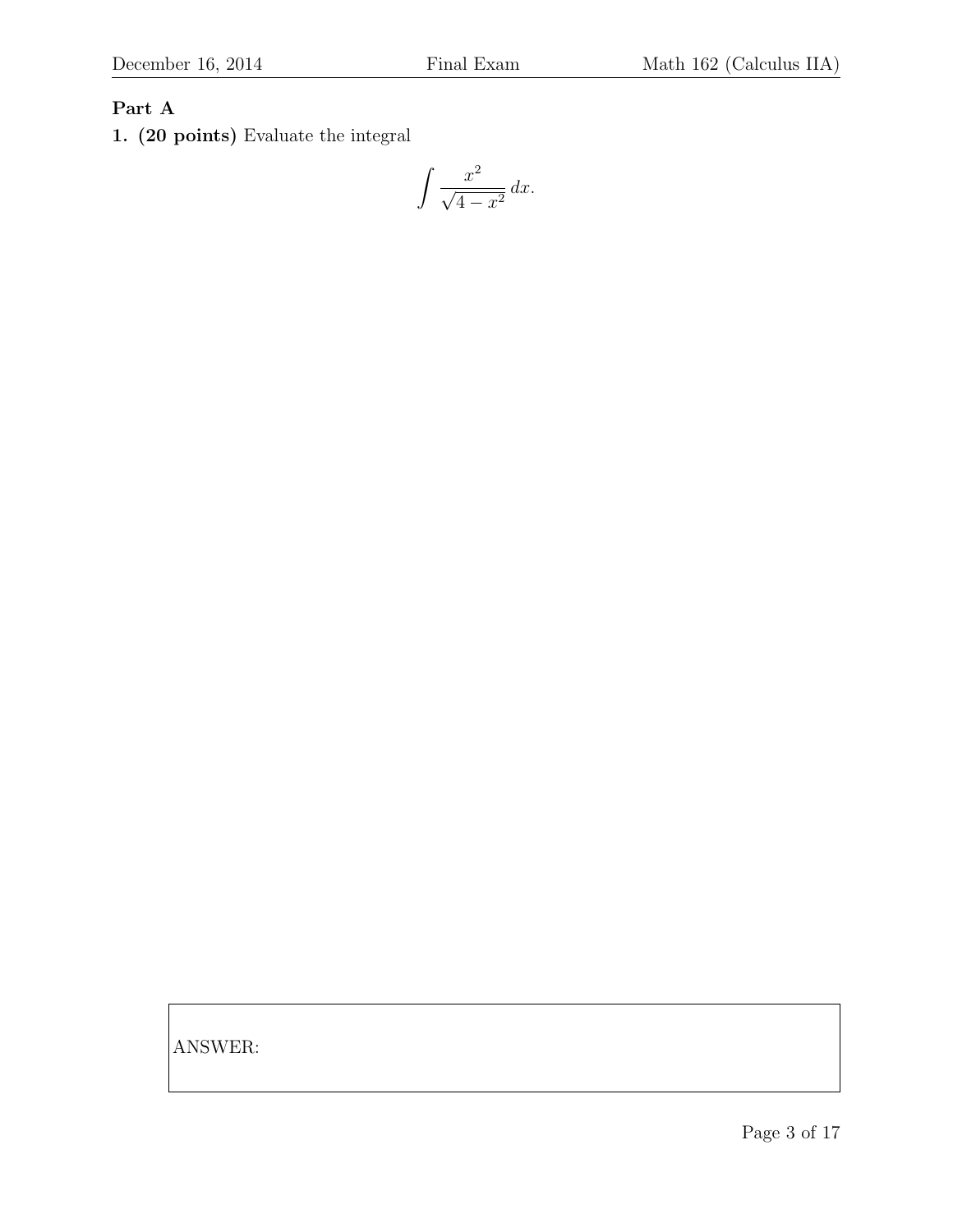## 2. (15 points)

Find the volume of the solid obtained by rotating the region bounded by the curves  $y =$ √  $\overline{x},$  $x = 0$ , and  $y = 1$  about the line  $y = 2$ .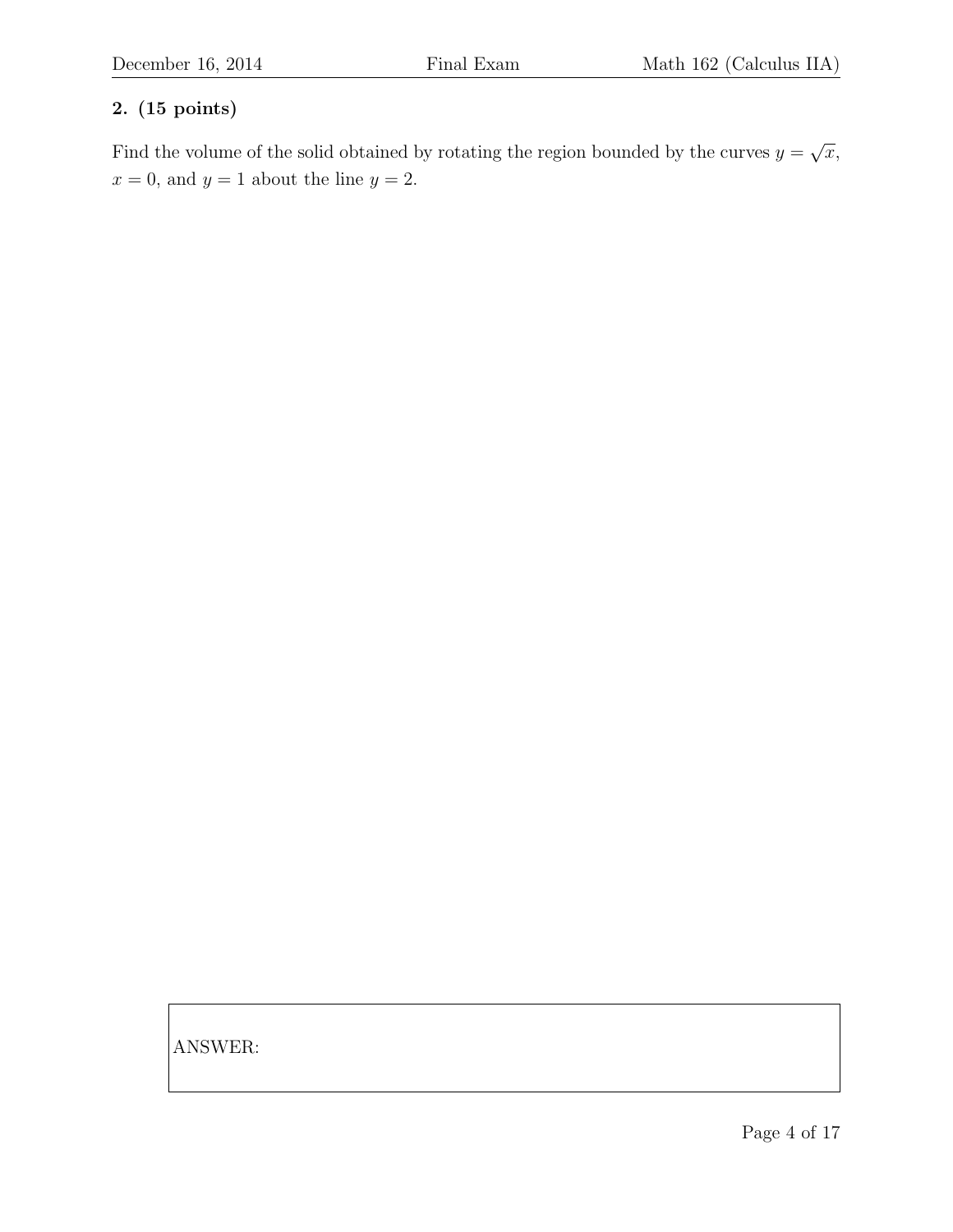3. (15 points) Evaluate the integral

 $\int \sin(x) \cos(x) e^{\sin x} dx.$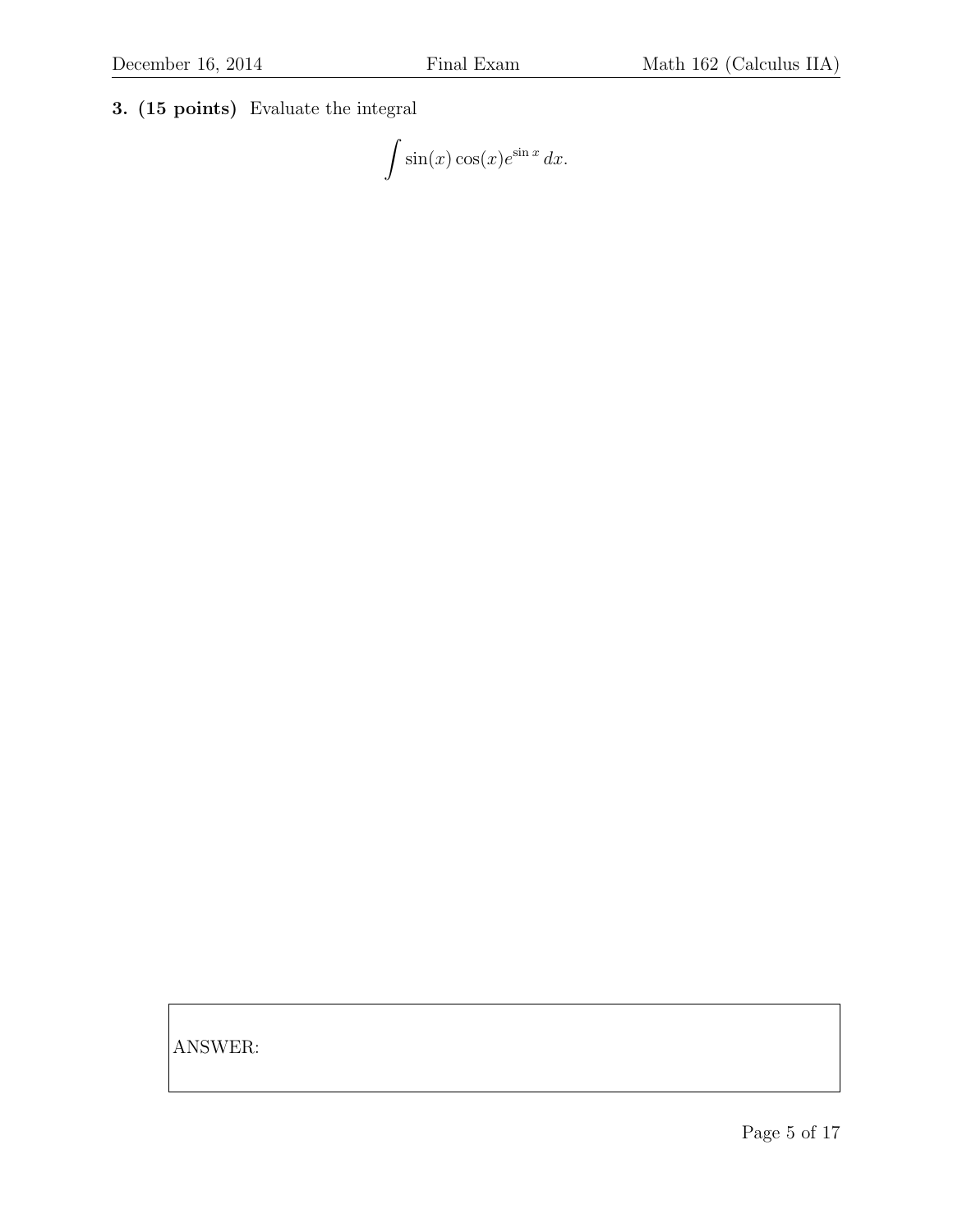(a) Find the partial fraction expansion of

$$
\frac{1}{x^3 - 4x^2 + 4x}
$$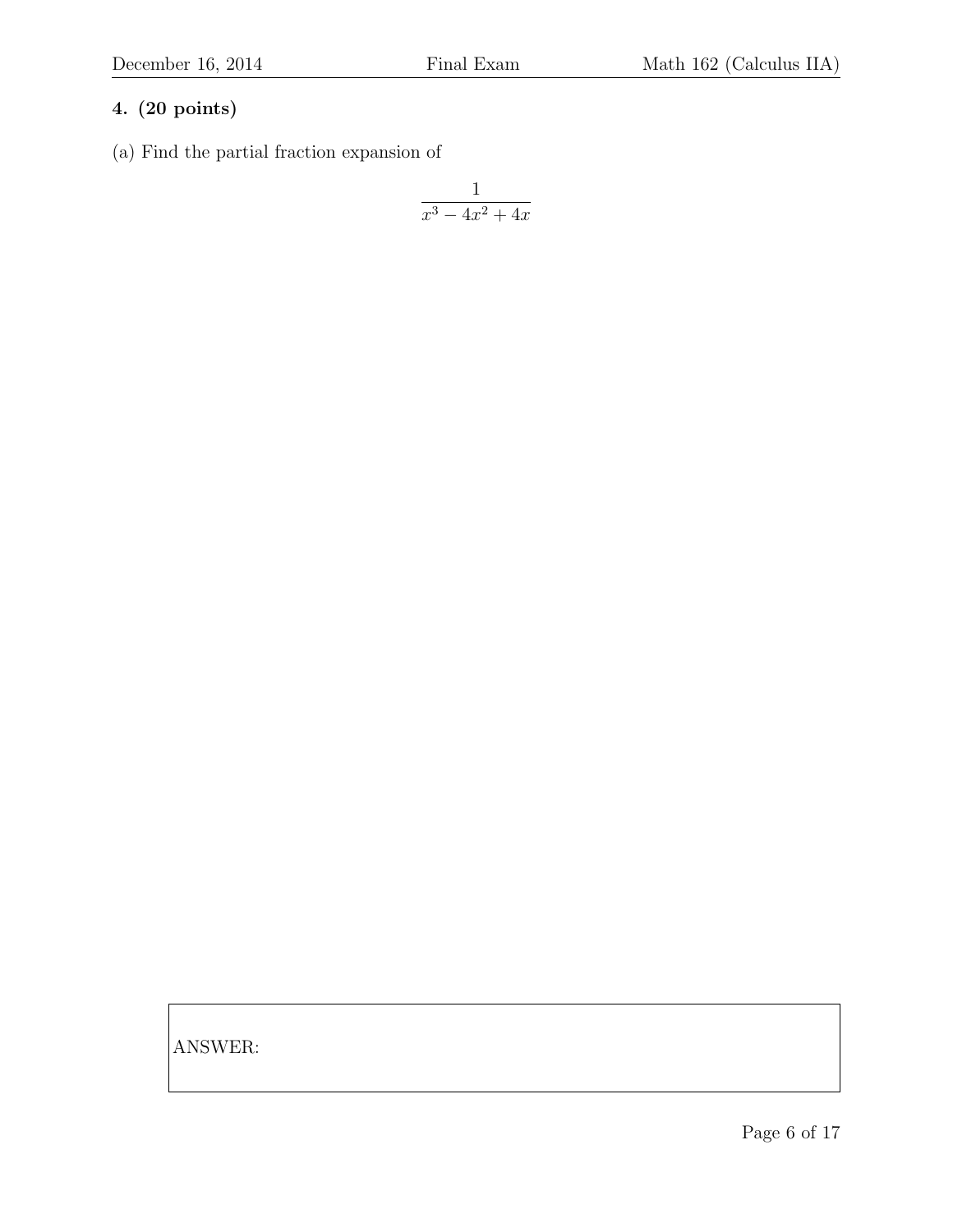(b) Evaluate the integral

$$
\int \frac{1}{x^3 - 4x^2 + 4x} \, dx.
$$

(If your answer for part (a) is wrong, you will not receive credit for evaluating the integral of an incorrect function.)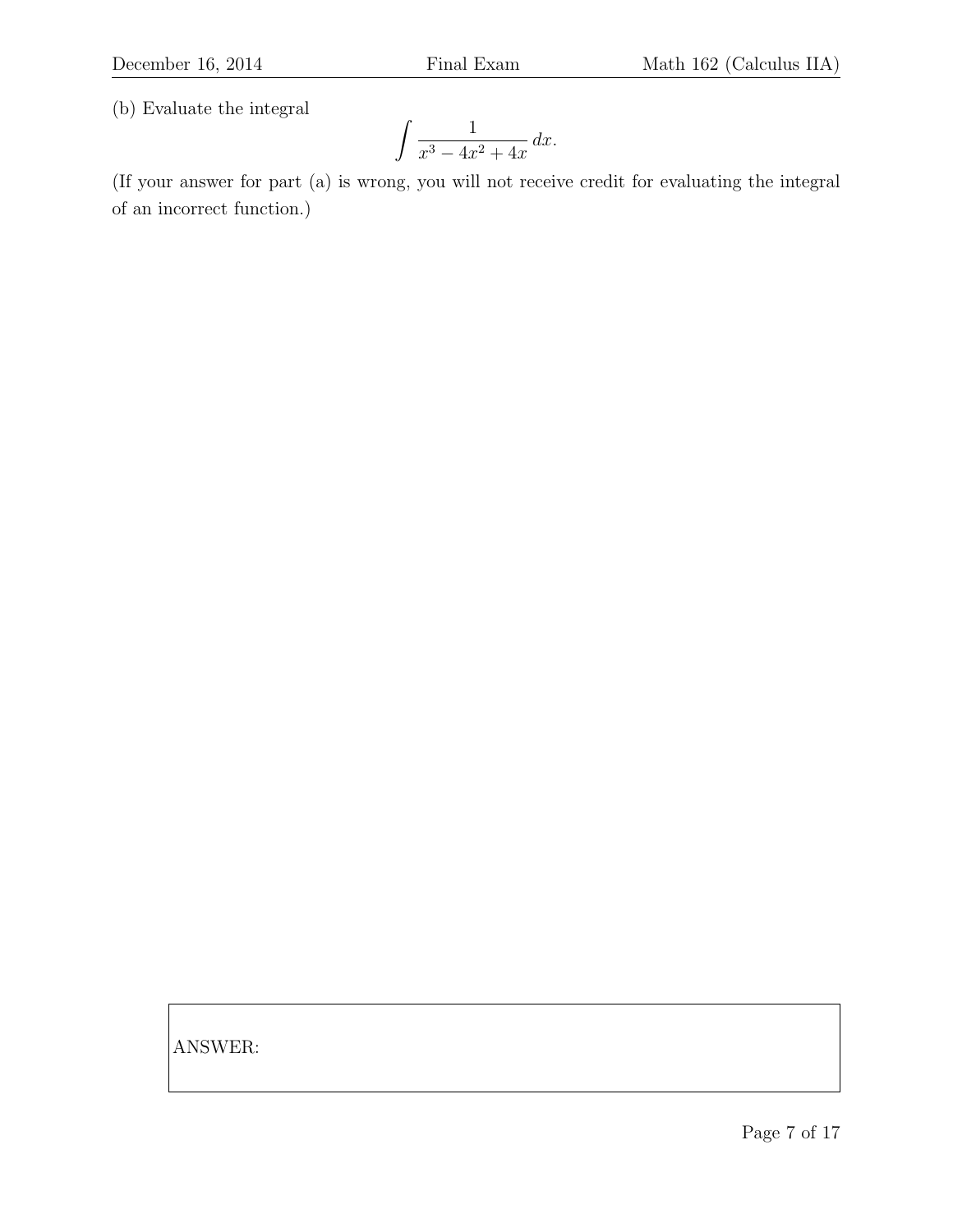## 5. (15 points)

Find the arc length of the parametric curve  $x(t) = e^t \cos t$ ,  $y(t) = e^t \sin t$  connecting the point  $(1,0)$  to the point  $(-e^{\pi},0)$ .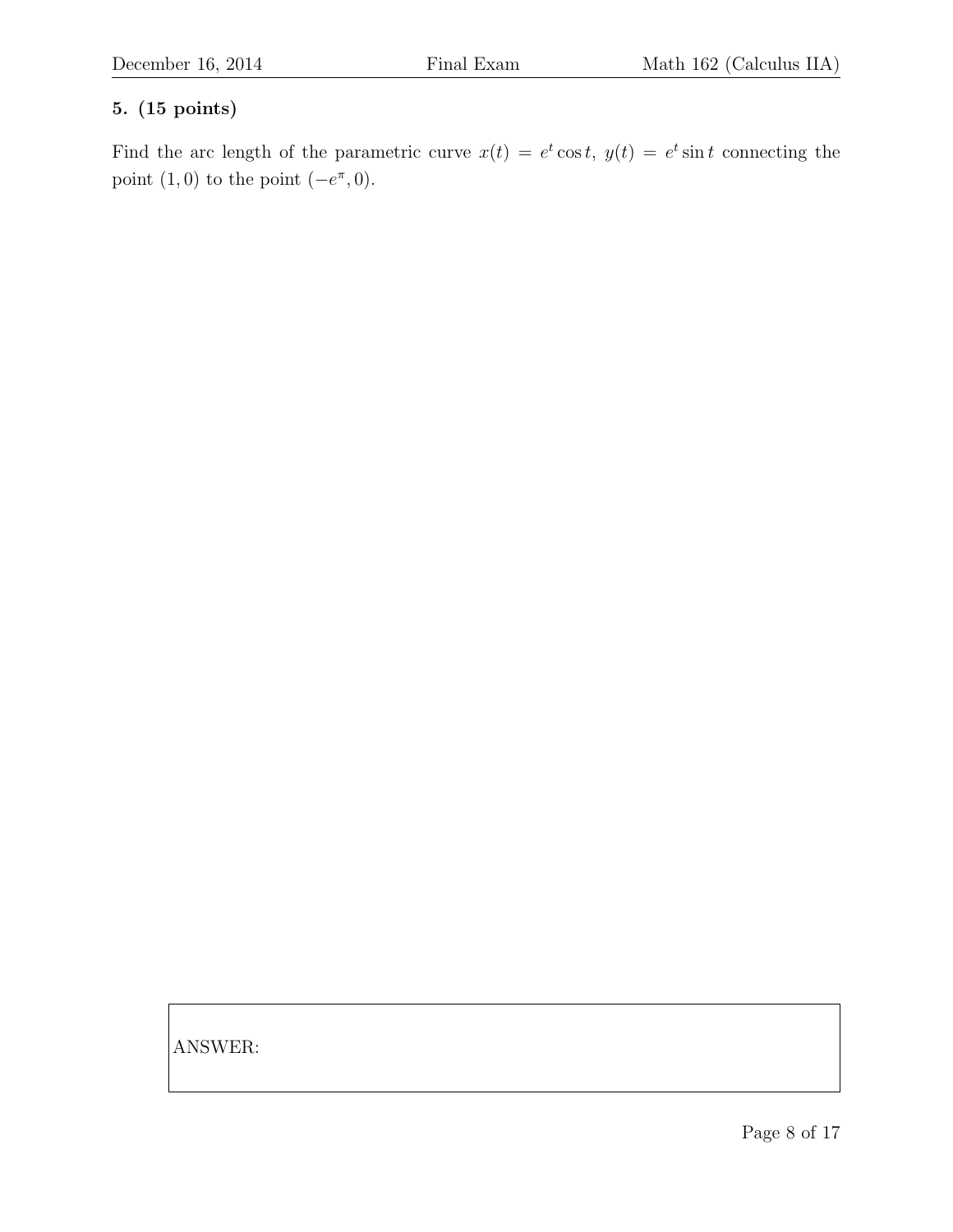## 6. (15 points)

Use the area formula in polar coordinates to find the area of the region that is both inside the circle  $x^2 + y^2 = 4$  and to the right of the line  $x = 1$ .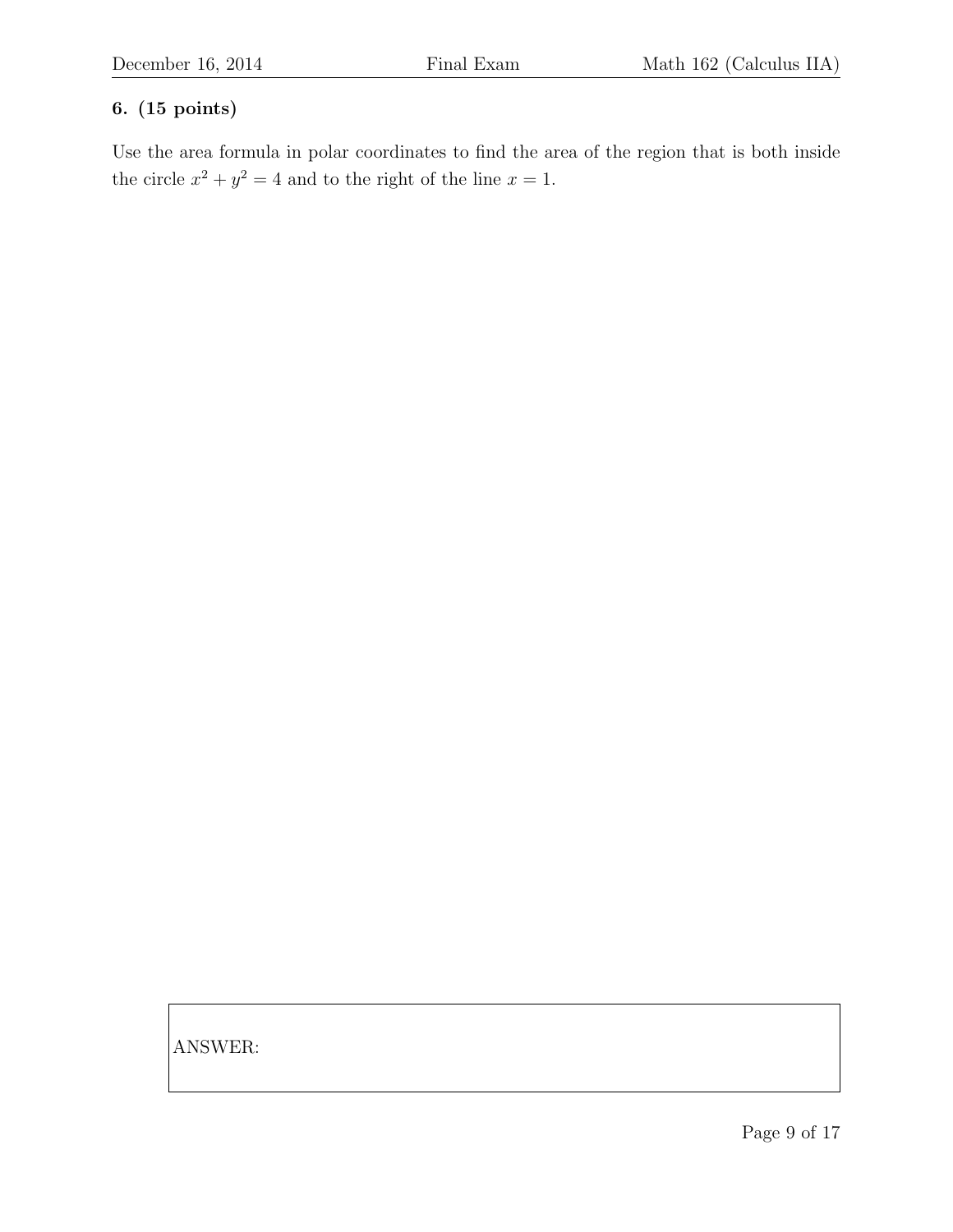# Part B

## 7. (20 points)

(a) Find a power series representation centered at 0 of the function as well as the radius and interval of convergence.

$$
f(x) = \frac{x}{2 + x^2}
$$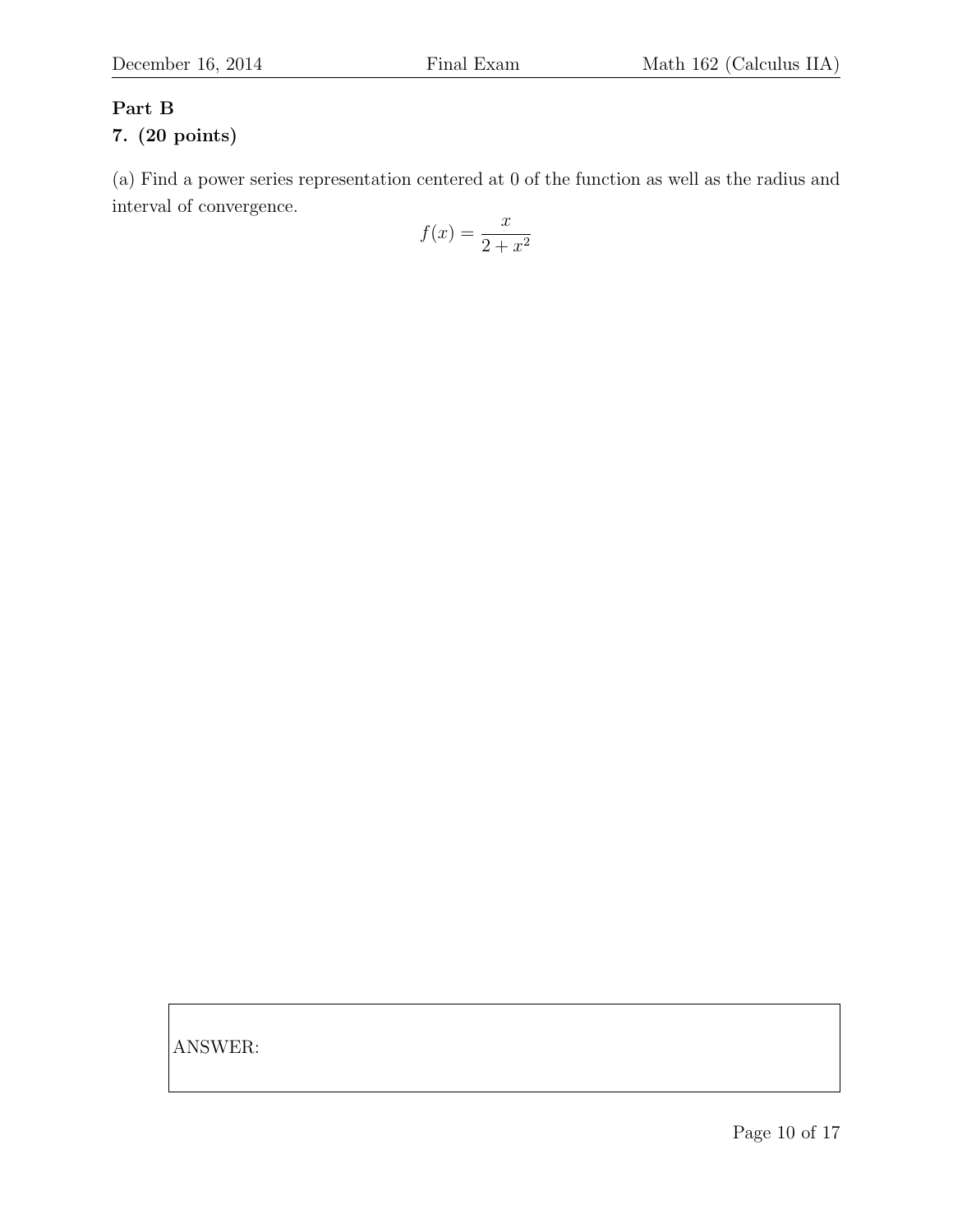(b) Write the following function as a power series in  $x$ . What is the radius of convergence of this power series?

$$
\frac{d}{dx}\left(\frac{x}{2+x^2}\right)
$$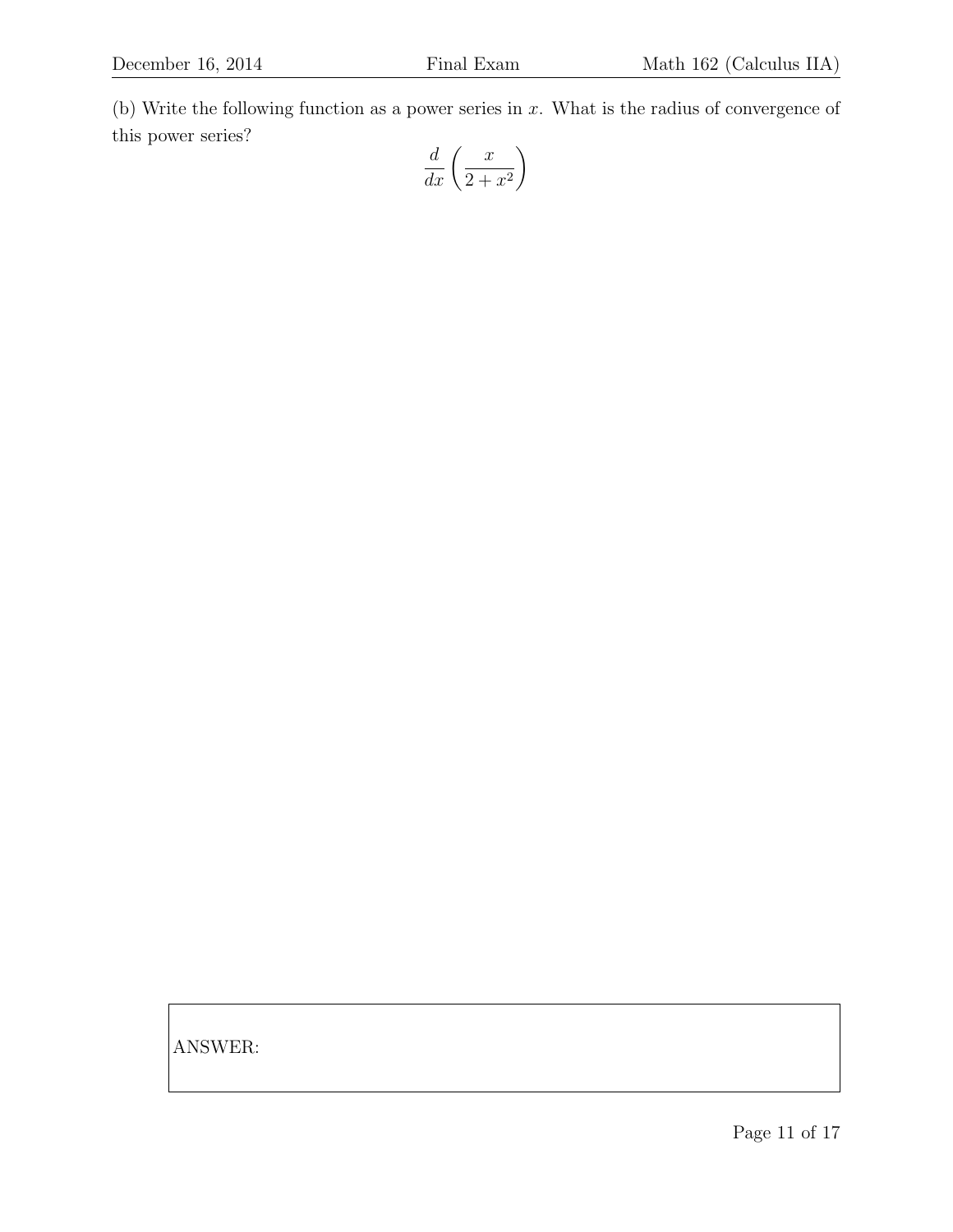Find the radius of convergence and interval of convergence of the series

$$
\sum_{n=3}^{\infty} \frac{2^n (x+3)^n}{2n+1}.
$$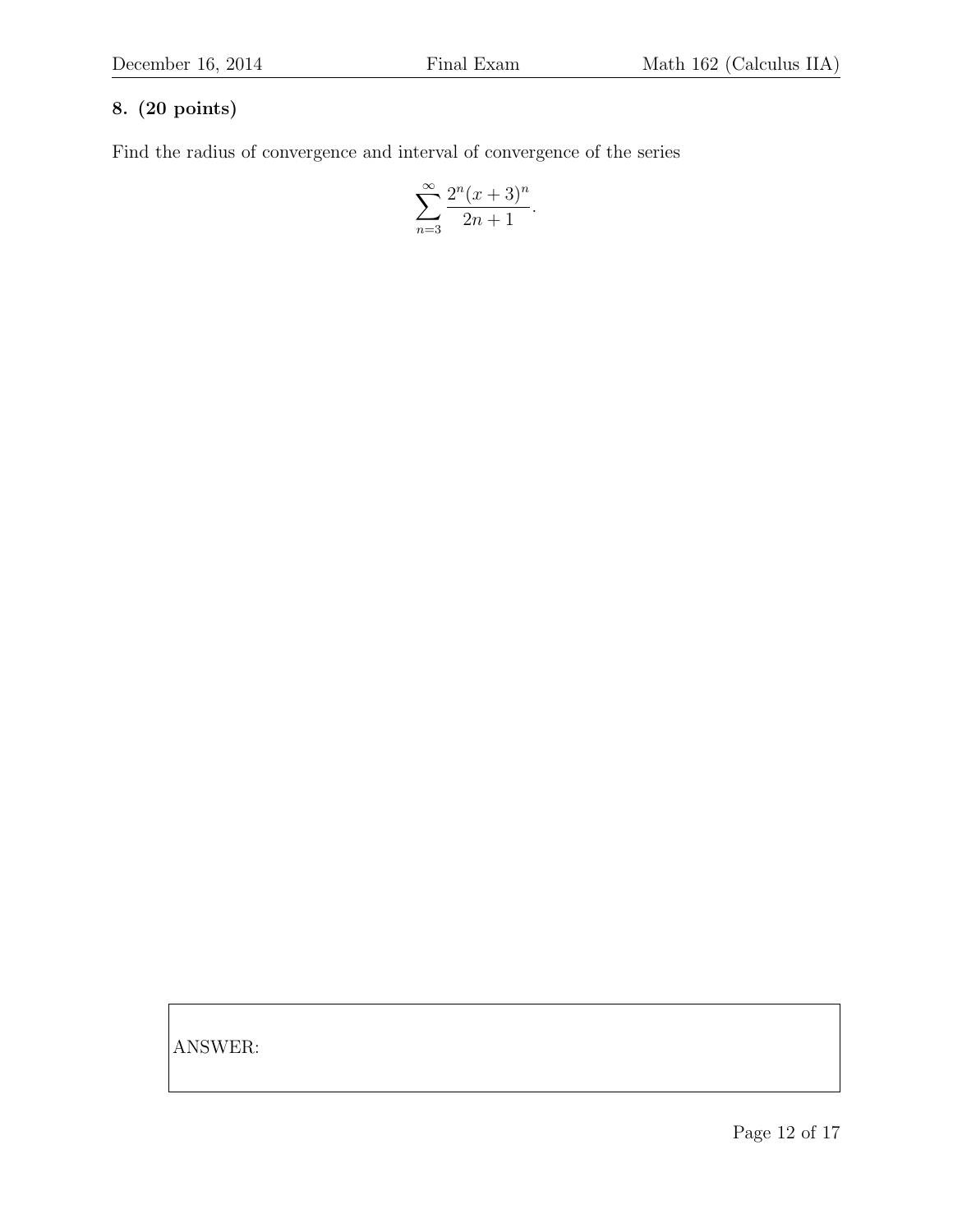Determine whether the series is absolutely convergent, conditionally convergent, or divergent.

$$
\sum_{n=1}^{\infty} \frac{(-1)^n \cdot n}{(1+n^2) \cdot \tan^{-1} n}
$$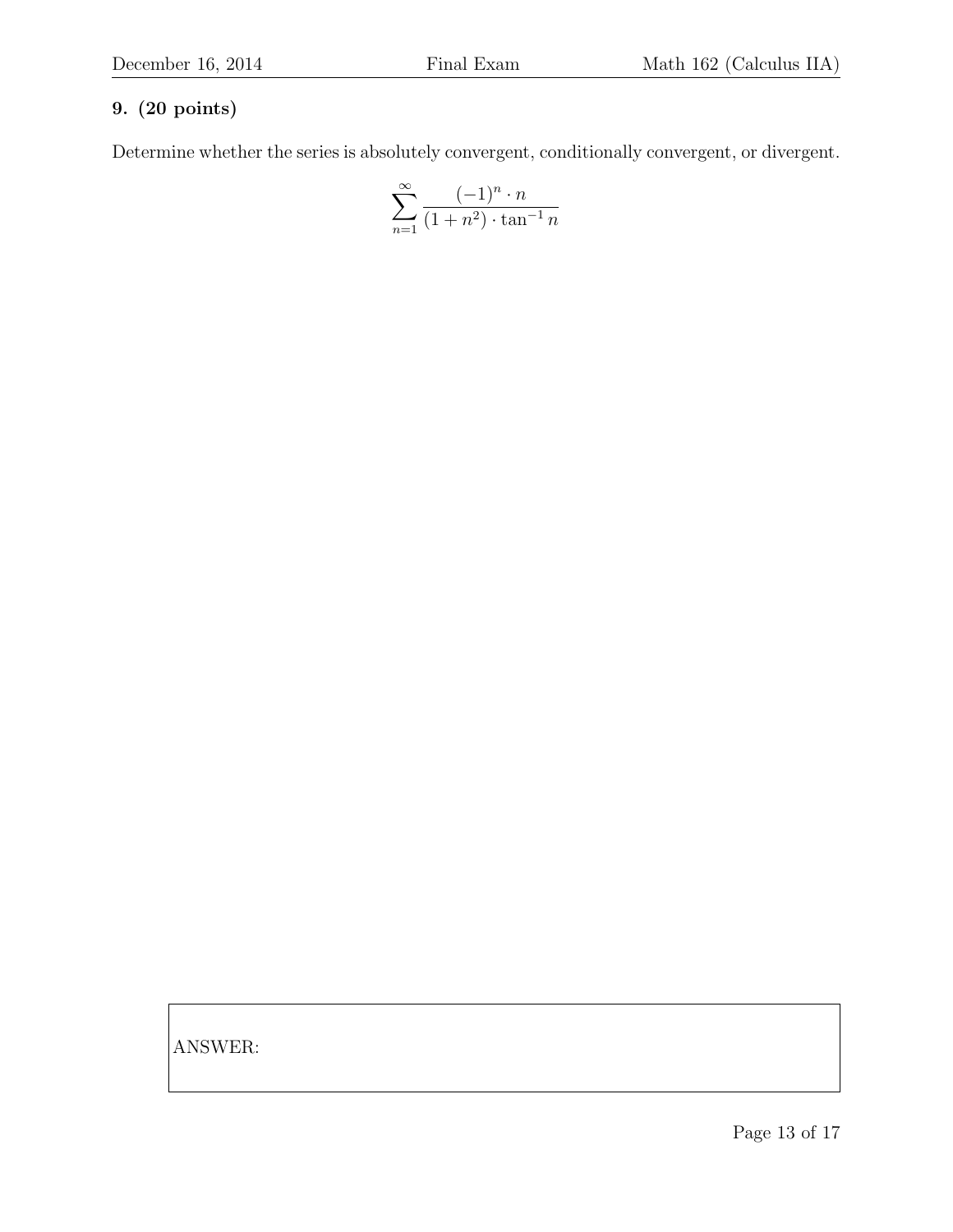(a) Find the Taylor series centered at 0 of the function  $\cos\sqrt{|x|}$ , as well as radius and interval of convergence.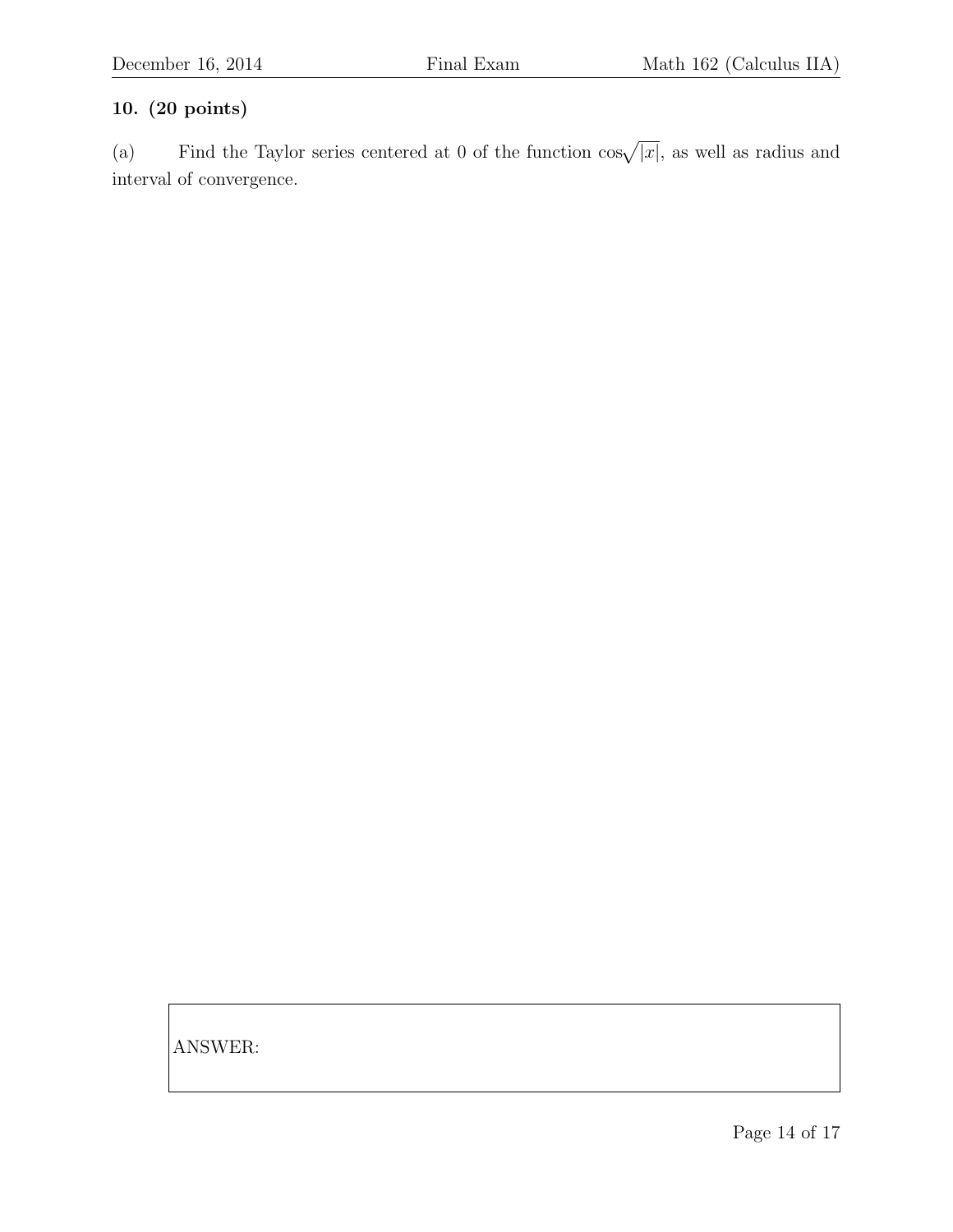(b) Write the integral

 $\int_0^x$ 0  $\cos\sqrt{|t|}dt$ 

as a power series in  $x$ .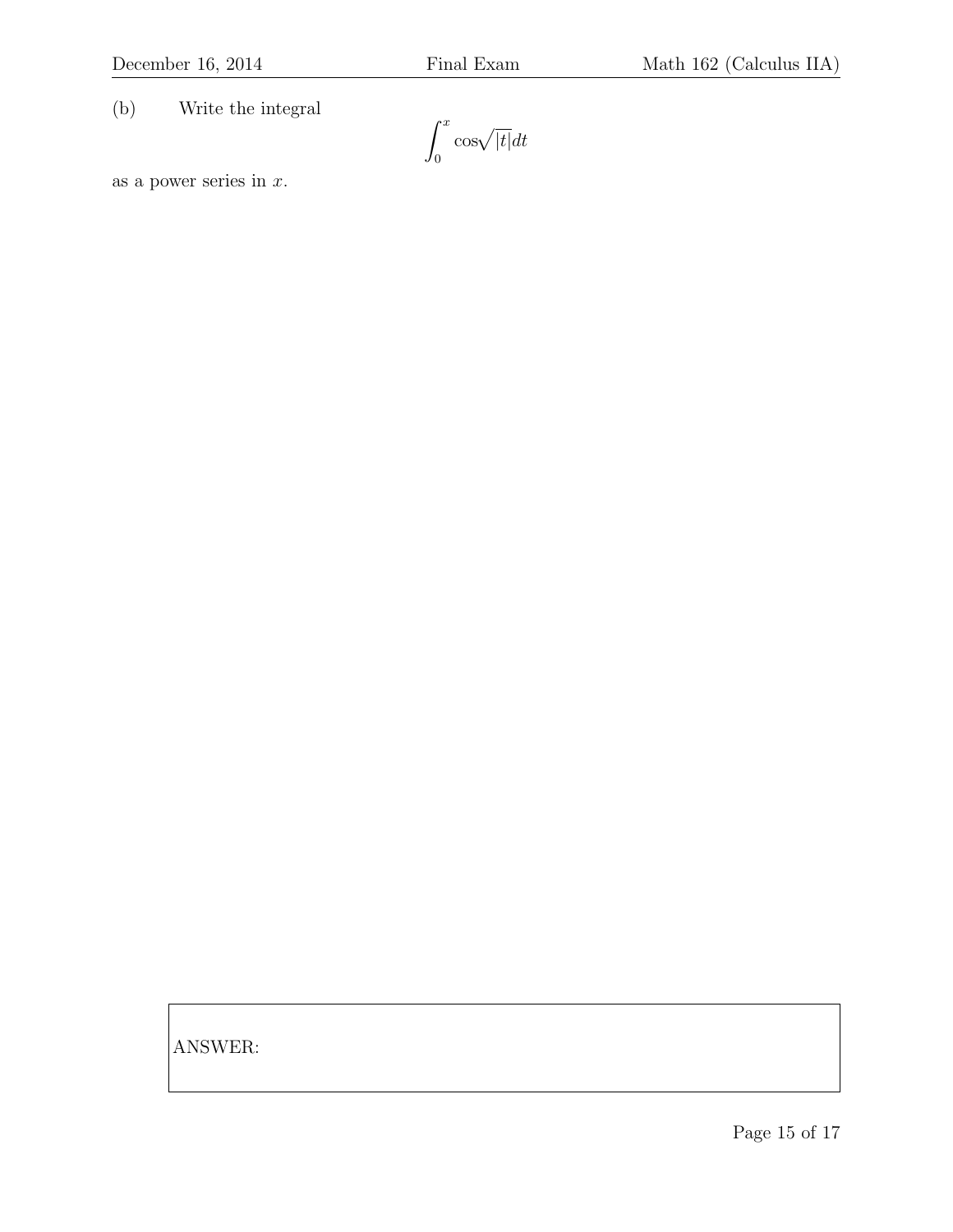(a) Determine whether the series

$$
\sum_{n=0}^{\infty} a_n \sum_{n=0}^{\infty} \frac{(-1)^n}{(2n+1)(2n+1)!}
$$

is absolutely convergent, conditionally convergent, or divergent.